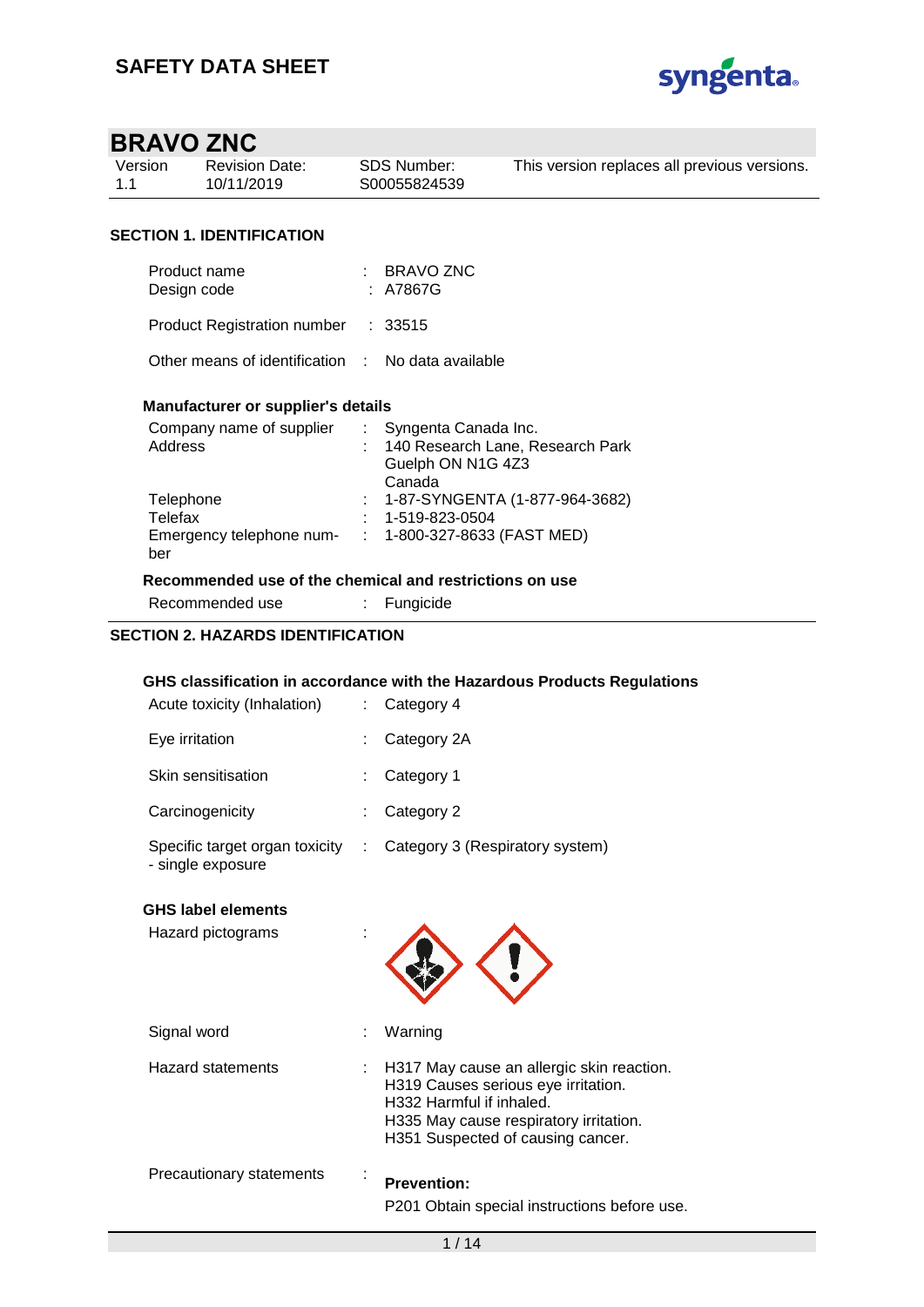

| <b>BRAVO ZNC</b>                    |                                     |                                                                                           |                                                                                                                                                                                                                                                                                                                                                                                                                                                                                                                                                                                                                        |
|-------------------------------------|-------------------------------------|-------------------------------------------------------------------------------------------|------------------------------------------------------------------------------------------------------------------------------------------------------------------------------------------------------------------------------------------------------------------------------------------------------------------------------------------------------------------------------------------------------------------------------------------------------------------------------------------------------------------------------------------------------------------------------------------------------------------------|
| Version                             | <b>Revision Date:</b><br>10/11/2019 | <b>SDS Number:</b><br>S00055824539                                                        | This version replaces all previous versions.                                                                                                                                                                                                                                                                                                                                                                                                                                                                                                                                                                           |
|                                     |                                     | and understood.<br>the workplace.<br>face protection.                                     | P202 Do not handle until all safety precautions have been read<br>P261 Avoid breathing dust/ fume/ gas/ mist/ vapours/ spray.<br>P264 Wash skin thoroughly after handling.<br>P271 Use only outdoors or in a well-ventilated area.<br>P272 Contaminated work clothing should not be allowed out of<br>P280 Wear protective gloves/ protective clothing/ eye protection/                                                                                                                                                                                                                                                |
|                                     |                                     | <b>Response:</b><br>to do. Continue rinsing.<br>tention.<br>attention.<br>tion.<br>reuse. | P302 + P352 IF ON SKIN: Wash with plenty of water.<br>P304 + P340 + P312 IF INHALED: Remove person to fresh air<br>and keep comfortable for breathing. Call a POISON<br>CENTER/doctor if you feel unwell.<br>P305 + P351 + P338 IF IN EYES: Rinse cautiously with water<br>for several minutes. Remove contact lenses, if present and easy<br>P308 + P313 IF exposed or concerned: Get medical advice/ at-<br>P333 + P313 If skin irritation or rash occurs: Get medical advice/<br>P337 + P313 If eye irritation persists: Get medical advice/atten-<br>P362 + P364 Take off contaminated clothing and wash it before |
|                                     |                                     | Storage:<br>tightly closed.<br>P405 Store locked up.                                      | P403 + P233 Store in a well-ventilated place. Keep container                                                                                                                                                                                                                                                                                                                                                                                                                                                                                                                                                           |
|                                     |                                     | Disposal:<br>posal plant.                                                                 | P501 Dispose of contents/ container to an approved waste dis-                                                                                                                                                                                                                                                                                                                                                                                                                                                                                                                                                          |
| <b>Other hazards</b><br>None known. |                                     |                                                                                           |                                                                                                                                                                                                                                                                                                                                                                                                                                                                                                                                                                                                                        |

### **Components**

| Chemical name                                                                                                      | ICAS-No.  | Concentration (% w/w) |  |  |
|--------------------------------------------------------------------------------------------------------------------|-----------|-----------------------|--|--|
| Ichlorothalonil (ISO)                                                                                              | 1897-45-6 | 38.4911               |  |  |
| zinc oxide                                                                                                         | 1314-13-2 | $>= 5 - < 10$         |  |  |
| propane-1,2-diol                                                                                                   | 57-55-6   | $> = 1 - 5$           |  |  |
| . A car collection of a cartered construction of the collection of the later than the collection of the collection |           |                       |  |  |

Actual concentration or concentration range is withheld as a trade secret

### **SECTION 4. FIRST AID MEASURES**

General advice : Have the product container, label or Safety Data Sheet with you when calling the emergency number, a poison control center or physician, or going for treatment.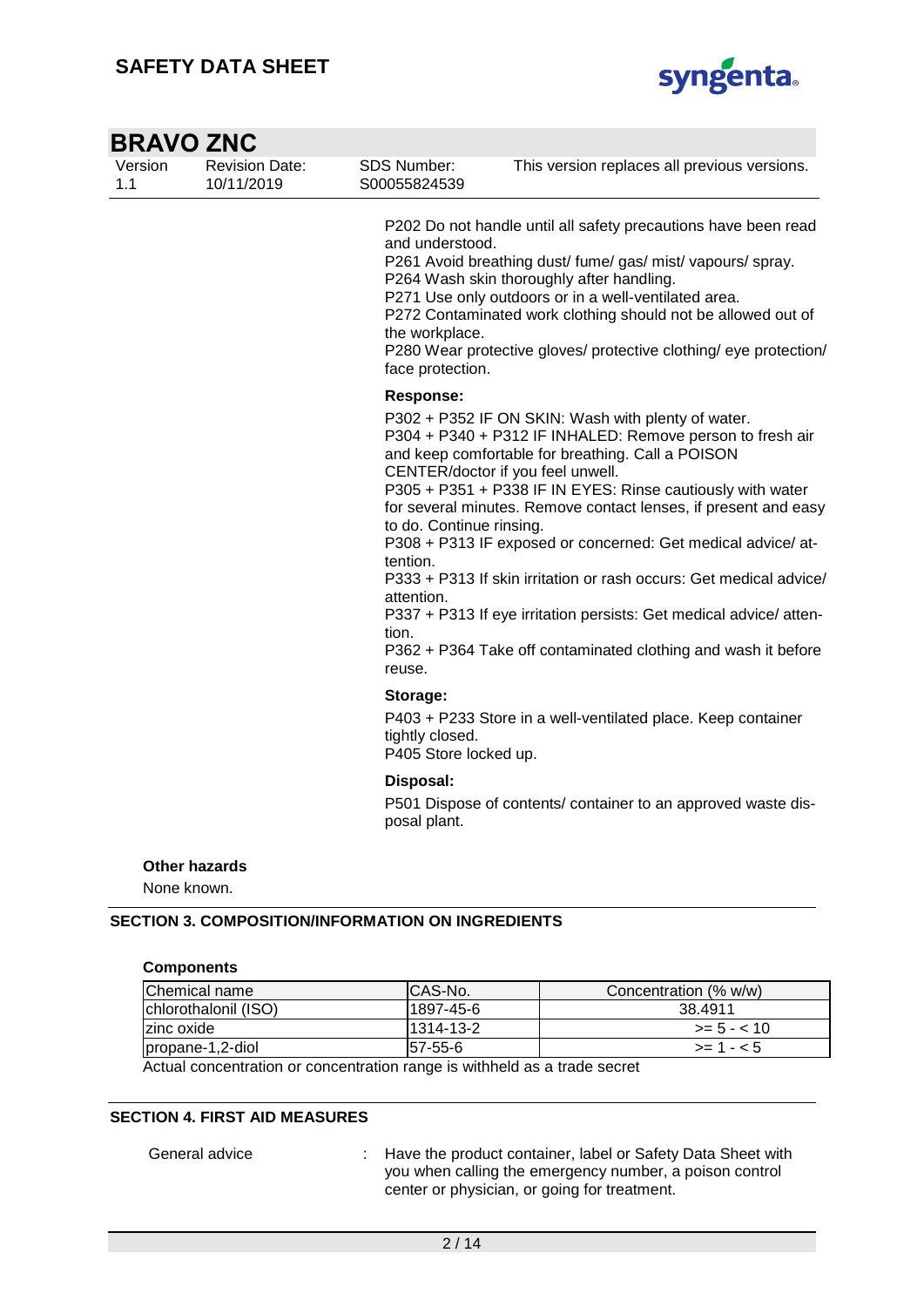

| Version<br>1.1 | <b>Revision Date:</b><br>10/11/2019 | <b>SDS Number:</b><br>S00055824539                 | This version replaces all previous versions.                                                                   |
|----------------|-------------------------------------|----------------------------------------------------|----------------------------------------------------------------------------------------------------------------|
| If inhaled     |                                     | Move the victim to fresh air.                      |                                                                                                                |
|                |                                     | tion.                                              | If breathing is irregular or stopped, administer artificial respira-                                           |
|                |                                     | Keep patient warm and at rest.                     | Call a physician or poison control centre immediately.                                                         |
|                | In case of skin contact             |                                                    | : Take off all contaminated clothing immediately.<br>Wash off immediately with plenty of water.                |
|                |                                     |                                                    | If skin irritation persists, call a physician.                                                                 |
|                | In case of eye contact              |                                                    | Wash contaminated clothing before re-use.<br>: Rinse immediately with plenty of water, also under the eyelids, |
|                |                                     | for at least 15 minutes.<br>Remove contact lenses. |                                                                                                                |
|                |                                     |                                                    | Immediate medical attention is required.                                                                       |
| If swallowed   |                                     | container or label.                                | If swallowed, seek medical advice immediately and show this                                                    |
|                |                                     | Do NOT induce vomiting.                            |                                                                                                                |
|                | Most important symptoms             | Nonspecific                                        |                                                                                                                |
| delayed        | and effects, both acute and         | No symptoms known or expected.                     |                                                                                                                |
|                | Notes to physician                  | Treat symptomatically.                             | There is no specific antidote available.                                                                       |

### **SECTION 5. FIREFIGHTING MEASURES**

| Suitable extinguishing media                       | ÷. | Extinguishing media - small fires<br>Use water spray, alcohol-resistant foam, dry chemical or car-<br>bon dioxide.<br>Extinguishing media - large fires<br>Alcohol-resistant foam<br>Ωr<br>Water spray                     |
|----------------------------------------------------|----|----------------------------------------------------------------------------------------------------------------------------------------------------------------------------------------------------------------------------|
| Unsuitable extinguishing me-<br>dia                |    | Do not use a solid water stream as it may scatter and spread<br>fire.                                                                                                                                                      |
| Specific hazards during fire-<br>fighting          | ÷  | As the product contains combustible organic components, fire<br>will produce dense black smoke containing hazardous prod-<br>ucts of combustion (see section 10).<br>Exposure to decomposition products may be a hazard to |
|                                                    |    | health.                                                                                                                                                                                                                    |
| Further information                                |    | Do not allow run-off from fire fighting to enter drains or water<br>courses.                                                                                                                                               |
| Special protective equipment :<br>for firefighters |    | Cool closed containers exposed to fire with water spray.<br>Wear full protective clothing and self-contained breathing ap-<br>paratus.                                                                                     |

### **SECTION 6. ACCIDENTAL RELEASE MEASURES**

| Personal precautions, protec- :<br>tive equipment and emer-<br>gency procedures |    | Refer to protective measures listed in sections 7 and 8.                                                                                                                                                       |
|---------------------------------------------------------------------------------|----|----------------------------------------------------------------------------------------------------------------------------------------------------------------------------------------------------------------|
| Environmental precautions                                                       | ÷. | Prevent further leakage or spillage if safe to do so.<br>Do not flush into surface water or sanitary sewer system.<br>If the product contaminates rivers and lakes or drains inform<br>respective authorities. |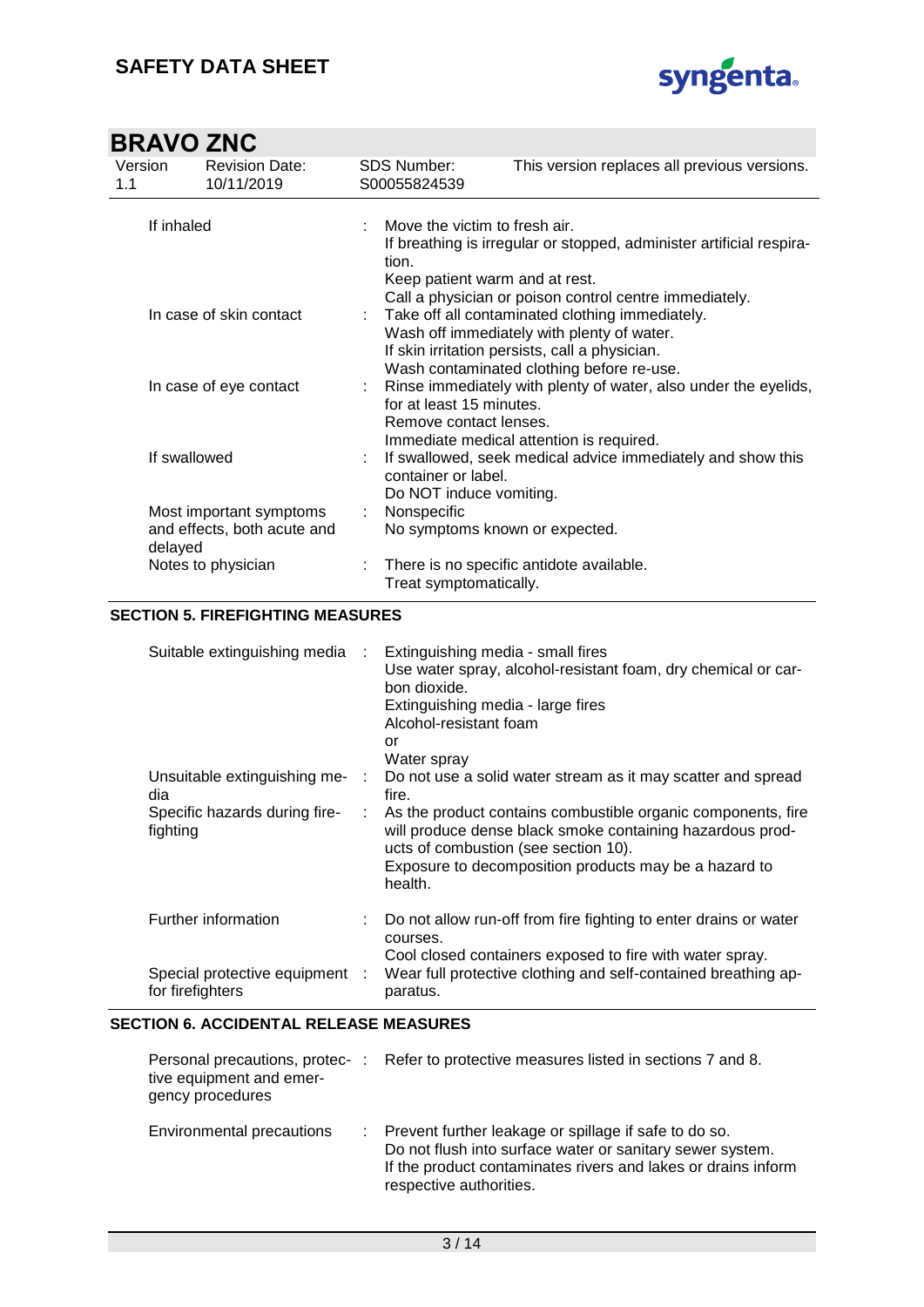

| Version<br>1.1 | <b>Revision Date:</b><br>10/11/2019                      |   | <b>SDS Number:</b><br>S00055824539   | This version replaces all previous versions.                                                                                                                                                                                                                                                                                                 |
|----------------|----------------------------------------------------------|---|--------------------------------------|----------------------------------------------------------------------------------------------------------------------------------------------------------------------------------------------------------------------------------------------------------------------------------------------------------------------------------------------|
|                | Methods and materials for<br>containment and cleaning up |   | tional regulations (see section 13). | Contain spillage, and then collect with non-combustible absor-<br>bent material, (e.g. sand, earth, diatomaceous earth, vermicu-<br>lite) and place in container for disposal according to local / na-<br>Clean contaminated surface thoroughly.<br>Clean with detergents. Avoid solvents.<br>Retain and dispose of contaminated wash water. |
|                | <b>SECTION 7. HANDLING AND STORAGE</b>                   |   |                                      |                                                                                                                                                                                                                                                                                                                                              |
|                | Advice on safe handling                                  |   | Avoid contact with skin and eyes.    | No special protective measures against fire required.<br>When using do not eat, drink or smoke.<br>For personal protection see section 8.                                                                                                                                                                                                    |
|                | Conditions for safe storage                              | ÷ |                                      | No special storage conditions required.<br>Keep containers tightly closed in a dry, cool and well-venti-                                                                                                                                                                                                                                     |

lated place.

Keep out of the reach of children.

Keep away from food, drink and animal feedingstuffs.

### **SECTION 8. EXPOSURE CONTROLS/PERSONAL PROTECTION**

#### **Components with workplace control parameters**

| Components           | CAS-No.       | Value type<br>(Form of ex-<br>posure)   | Control parame-<br>ters / Permissible<br>concentration | <b>Basis</b> |
|----------------------|---------------|-----------------------------------------|--------------------------------------------------------|--------------|
| chlorothalonil (ISO) | 1897-45-6     | <b>TWA</b>                              | $0.1$ mg/m $3$                                         | Syngenta     |
| zinc oxide           | 1314-13-2     | TWA (Res-<br>pirable)                   | $2$ mg/m $3$                                           | CA AB OEL    |
|                      |               | STEL (Res-<br>pirable)                  | $10$ mg/m $3$                                          | CA AB OEL    |
|                      |               | TWA (Res-<br>pirable)                   | $2$ mg/m $3$                                           | CA BC OEL    |
|                      |               | STEL (Res-<br>pirable)                  | $10$ mg/m $3$                                          | CA BC OEL    |
|                      |               | <b>TWAEV</b><br>(Fumes)                 | $5$ mg/m $3$                                           | CA QC OEL    |
|                      |               | TWAEV (to-<br>tal dust)                 | 10 mg/m3                                               | CA QC OEL    |
|                      |               | <b>STEV</b><br>(Fumes)                  | 10 mg/m3                                               | CA QC OEL    |
|                      |               | <b>TWA</b><br>(Respirable<br>fraction)  | $2$ mg/m $3$                                           | <b>ACGIH</b> |
|                      |               | <b>STEL</b><br>(Respirable<br>fraction) | 10 mg/m3                                               | <b>ACGIH</b> |
| propane-1,2-diol     | $57 - 55 - 6$ | TWA (Va-<br>pour and aer-<br>osols)     | 50 ppm<br>155 mg/m3                                    | CA ON OEL    |
|                      |               | TWA (aero-<br>sol)                      | 10 mg/m3                                               | CA ON OEL    |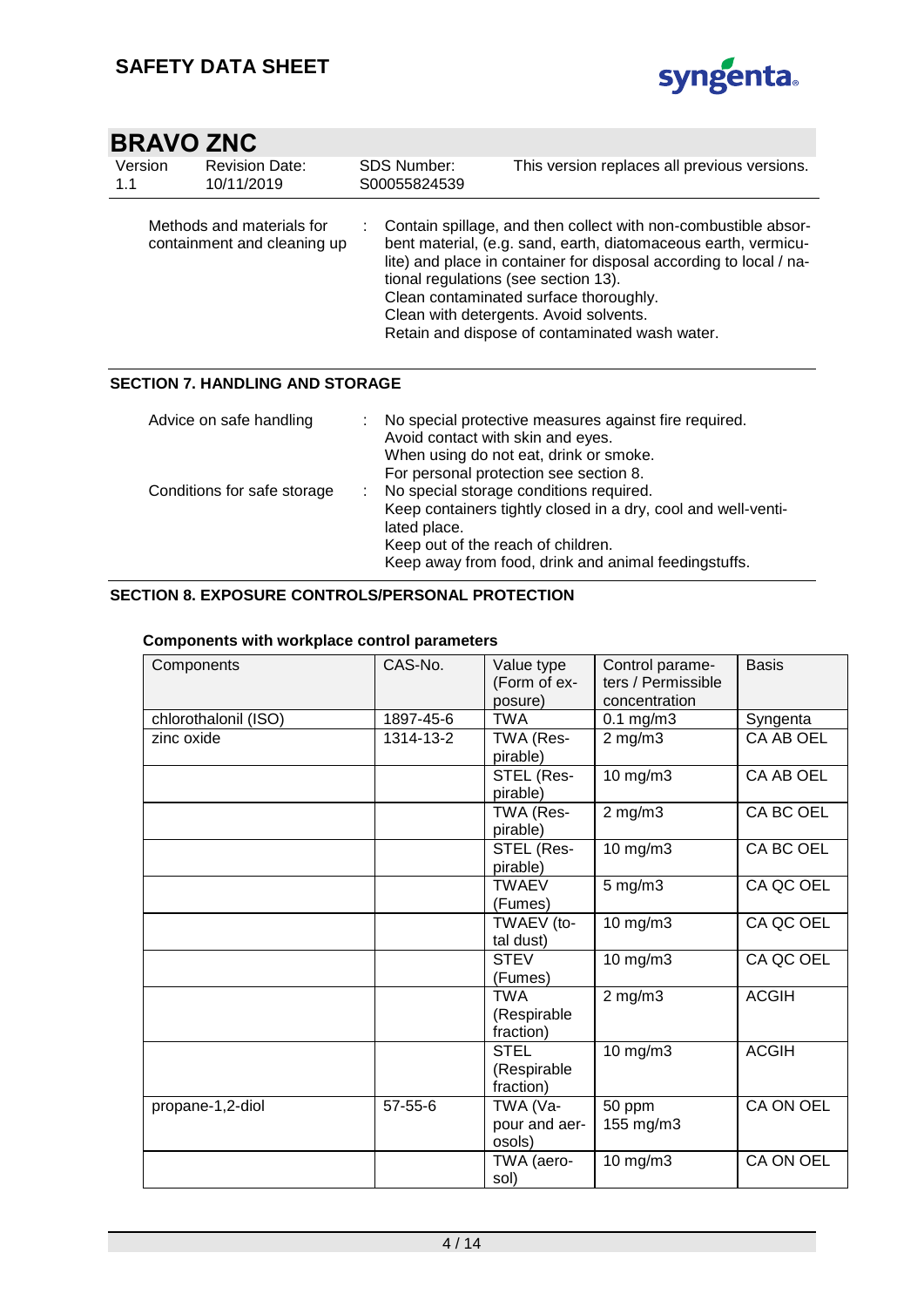

| <b>BRAVO ZNC</b>            |                                     |                                          |                                                                                                                                                                                                                                                                                                                                                                                                                                                                                                                                                                                                                                                                                                                                                                                    |
|-----------------------------|-------------------------------------|------------------------------------------|------------------------------------------------------------------------------------------------------------------------------------------------------------------------------------------------------------------------------------------------------------------------------------------------------------------------------------------------------------------------------------------------------------------------------------------------------------------------------------------------------------------------------------------------------------------------------------------------------------------------------------------------------------------------------------------------------------------------------------------------------------------------------------|
| Version<br>1.1              | <b>Revision Date:</b><br>10/11/2019 | SDS Number:<br>S00055824539              | This version replaces all previous versions.                                                                                                                                                                                                                                                                                                                                                                                                                                                                                                                                                                                                                                                                                                                                       |
| <b>Engineering measures</b> |                                     |                                          | THE FOLLOWING RECOMMENDATIONS FOR EXPOSURE<br>CONTROLS/PERSONAL PROTECTION ARE INTENDED<br>FOR THE MANUFACTURE, FORMULATION AND<br>PACKAGING OF THE PRODUCT. FOR COMMERCIAL<br>APPLICATIONS AND/OR ON-FARM APPLICATIONS<br>CONSULT THE PRODUCT LABEL.                                                                                                                                                                                                                                                                                                                                                                                                                                                                                                                              |
|                             |                                     |                                          | Containment and/or segregation is the most reliable technical<br>protection measure if exposure cannot be eliminated.                                                                                                                                                                                                                                                                                                                                                                                                                                                                                                                                                                                                                                                              |
|                             |                                     | tual risks in use.                       | The extent of these protection measures depends on the ac-                                                                                                                                                                                                                                                                                                                                                                                                                                                                                                                                                                                                                                                                                                                         |
|                             |                                     | standards.<br>vice.                      | Maintain air concentrations below occupational exposure<br>Where necessary, seek additional occupational hygiene ad-                                                                                                                                                                                                                                                                                                                                                                                                                                                                                                                                                                                                                                                               |
|                             | Personal protective equipment       |                                          |                                                                                                                                                                                                                                                                                                                                                                                                                                                                                                                                                                                                                                                                                                                                                                                    |
|                             | Respiratory protection              |                                          | When workers are facing concentrations above the exposure<br>limit they must use appropriate certified respirators.<br>Suitable respiratory equipment:<br>Respirator with a half face mask<br>The filter class for the respirator must be suitable for the max-<br>imum expected contaminant concentration (gas/vapour/aero-<br>sol/particulates) that may arise when handling the product. If<br>this concentration is exceeded, self-contained breathing ap-<br>paratus must be used.                                                                                                                                                                                                                                                                                            |
|                             | Hand protection                     |                                          |                                                                                                                                                                                                                                                                                                                                                                                                                                                                                                                                                                                                                                                                                                                                                                                    |
|                             | Remarks                             |                                          | Wear protective gloves. The choice of an appropriate glove<br>does not only depend on its material but also on other quality<br>features and is different from one producer to the other.<br>Please observe the instructions regarding permeability and<br>breakthrough time which are provided by the supplier of the<br>gloves. Also take into consideration the specific local condi-<br>tions under which the product is used, such as the danger of<br>cuts, abrasion, and the contact time. The break through time<br>depends amongst other things on the material, the thickness<br>and the type of glove and therefore has to be measured for<br>each case. Gloves should be discarded and replaced if there<br>is any indication of degradation or chemical breakthrough. |
|                             | Eye protection                      |                                          | Tightly fitting safety goggles<br>Always wear eye protection when the potential for inadvertent<br>eye contact with the product cannot be excluded.                                                                                                                                                                                                                                                                                                                                                                                                                                                                                                                                                                                                                                |
|                             | Skin and body protection            | cific work-place.<br>Impervious clothing | Choose body protection in relation to its type, to the concen-<br>tration and amount of dangerous substances, and to the spe-<br>Remove and wash contaminated clothing before re-use.<br>Wear as appropriate:                                                                                                                                                                                                                                                                                                                                                                                                                                                                                                                                                                      |
|                             | Protective measures                 |                                          | The use of technical measures should always have priority<br>over the use of personal protective equipment.                                                                                                                                                                                                                                                                                                                                                                                                                                                                                                                                                                                                                                                                        |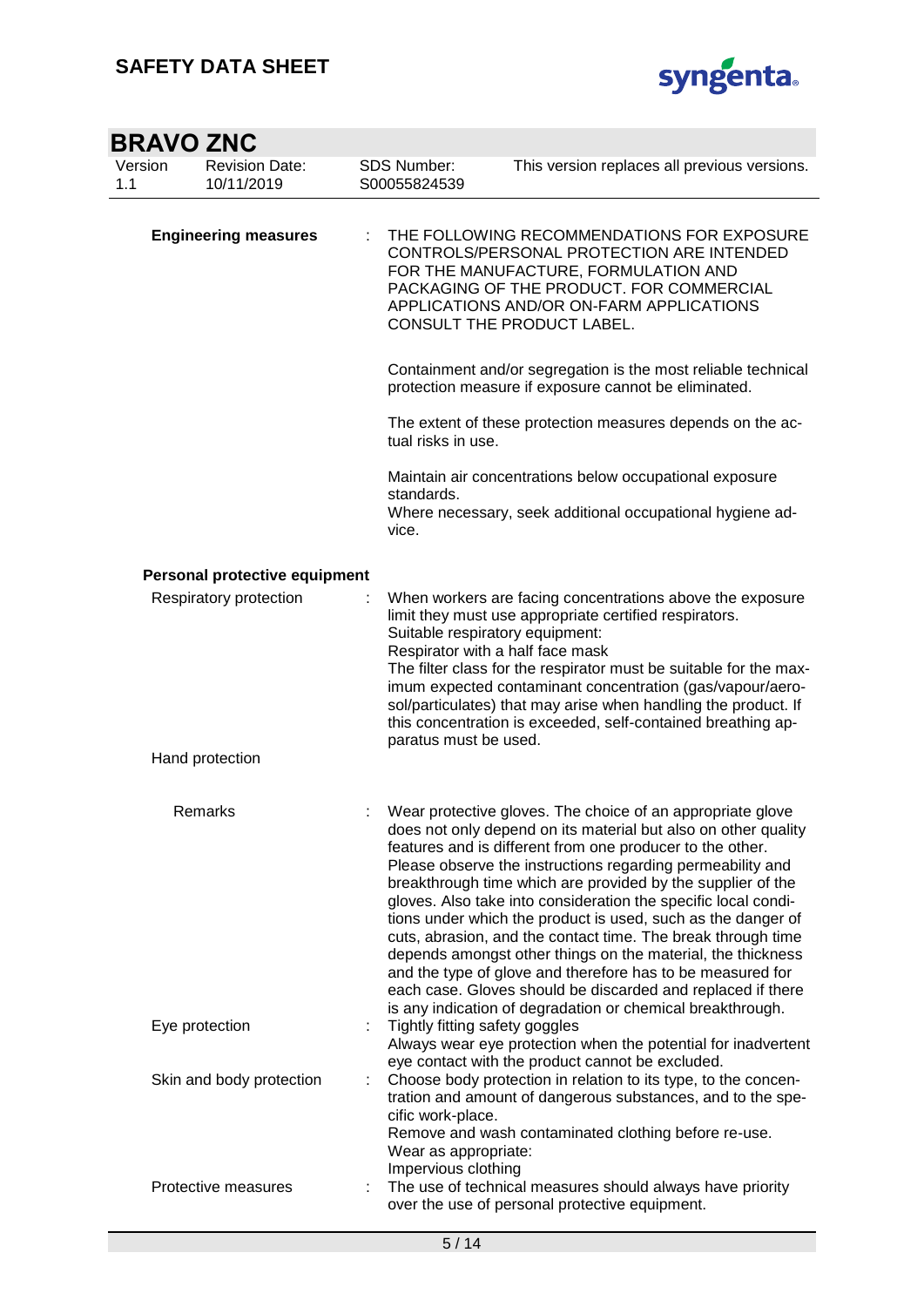

Version 1.1

Revision Date: 10/11/2019

SDS Number: S00055824539

This version replaces all previous versions.

When selecting personal protective equipment, seek appropriate professional advice.

### **SECTION 9. PHYSICAL AND CHEMICAL PROPERTIES**

| Appearance                                                              |                             | suspension, viscous                                      |
|-------------------------------------------------------------------------|-----------------------------|----------------------------------------------------------|
| Colour<br>Odour                                                         |                             | grey<br>Weak, uncharacteristic                           |
| <b>Odour Threshold</b>                                                  | ÷                           | No data available                                        |
| pH                                                                      | ÷.                          | $7.5 - 9.5$                                              |
| Melting point/range                                                     | $\mathbb{R}^n$              | $-5 °C$                                                  |
| Boiling point/boiling range                                             | ÷.                          | No data available                                        |
| Flash point                                                             |                             | No data available                                        |
| Evaporation rate                                                        |                             | No data available                                        |
| Flammability (solid, gas)                                               | $\mathcal{L}^{\mathcal{L}}$ | No data available                                        |
| Upper explosion limit / Upper : No data available<br>flammability limit |                             |                                                          |
| Lower explosion limit / Lower : No data available<br>flammability limit |                             |                                                          |
| Vapour pressure                                                         |                             | : No data available                                      |
| Relative vapour density                                                 | ÷                           | No data available                                        |
| Density                                                                 | ÷                           | 1.299 g/cm3                                              |
| Solubility(ies)<br>Solubility in other solvents                         | $\ddot{\phantom{a}}$        | dispersible<br>Solvent: Water                            |
| Partition coefficient: n-oc-<br>tanol/water                             | $\mathbb{R}^n$              | No data available                                        |
| Auto-ignition temperature                                               |                             | No data available                                        |
| Decomposition temperature                                               |                             | No data available                                        |
| Viscosity<br>Viscosity, dynamic                                         |                             | No data available                                        |
| <b>Explosive properties</b>                                             |                             | Not explosive                                            |
| Oxidizing properties                                                    |                             | The substance or mixture is not classified as oxidizing. |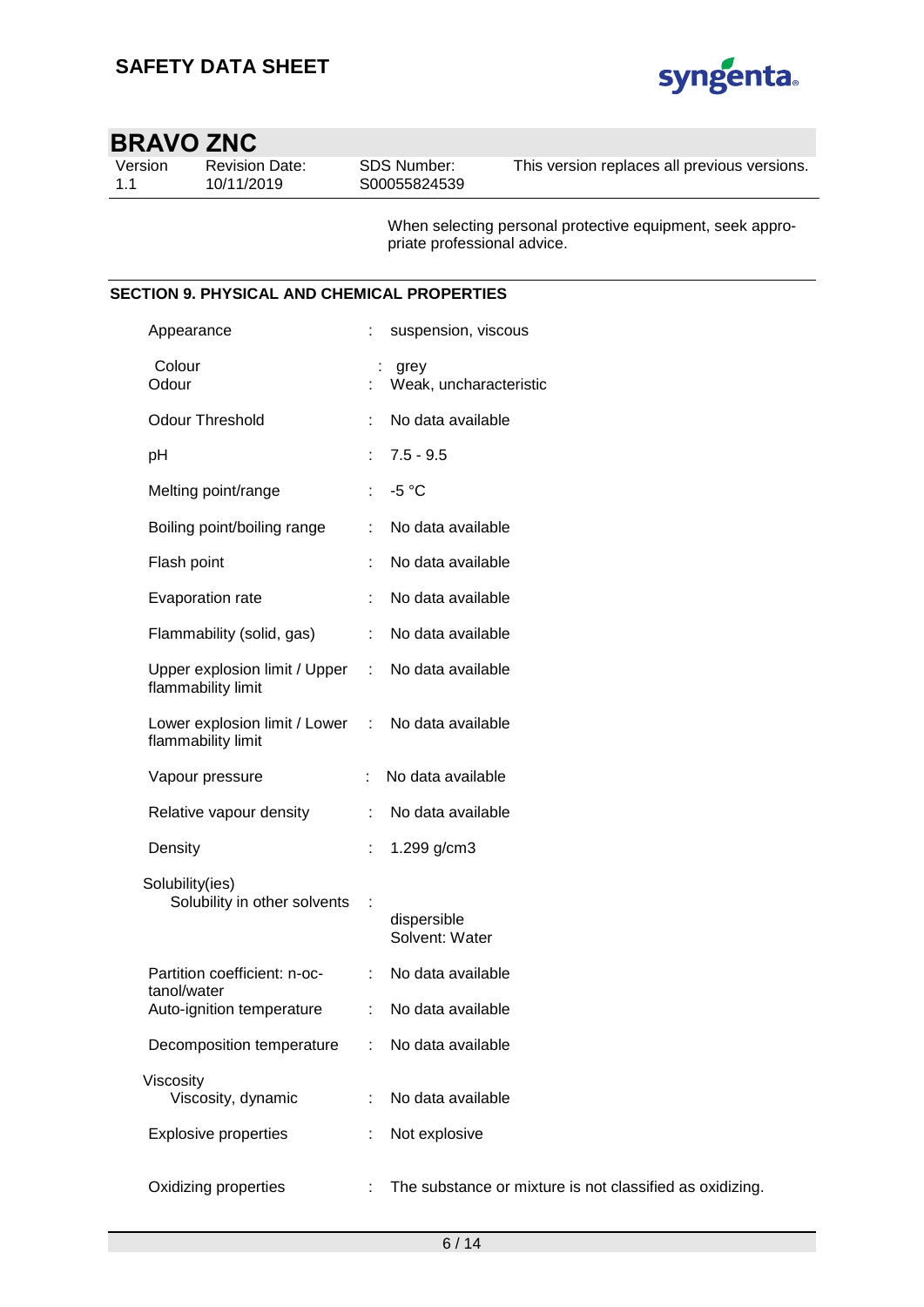

| Version |  |
|---------|--|
| 1.1     |  |

Revision Date: 10/11/2019

SDS Number: S00055824539 This version replaces all previous versions.

### **SECTION 10. STABILITY AND REACTIVITY**

| Reactivity              | : None reasonably foreseeable.                                                               |
|-------------------------|----------------------------------------------------------------------------------------------|
| Chemical stability      | : Stable under normal conditions.                                                            |
|                         | Possibility of hazardous reac- : No dangerous reaction known under conditions of normal use. |
| tions                   |                                                                                              |
| Conditions to avoid     | : No decomposition if used as directed.                                                      |
| Incompatible materials  | : None known.                                                                                |
| Hazardous decomposition | : No hazardous decomposition products are known.                                             |
| products                |                                                                                              |

### **SECTION 11. TOXICOLOGICAL INFORMATION**

### **Information on likely routes of exposure** Ingestion Inhalation Skin contact Eye contact Skin contact Eye contact **Acute toxicity Product:** Acute oral toxicity : LD50 (Rat, male and female): 4,200 mg/kg Remarks: Based on data from similar materials Acute inhalation toxicity : LC50 (Rat, male and female): > 1.96 mg/l Exposure time: 4 h Test atmosphere: dust/mist Assessment: The component/mixture is moderately toxic after short term inhalation. Remarks: Based on data from similar materials Acute dermal toxicity : LD50 (Rat, male and female): > 20,000 mg/kg Remarks: Based on data from similar materials **Components: chlorothalonil (ISO):** Acute oral toxicity : LD50 (Rat, male and female): > 5,000 mg/kg Acute inhalation toxicity : LC50 (Rat, male and female): 0.10 mg/l Exposure time: 4 h Test atmosphere: dust/mist Acute dermal toxicity : LD50 (Rat, male and female): > 5,000 mg/kg **Skin corrosion/irritation Product:** Species : Rabbit Result : No skin irritation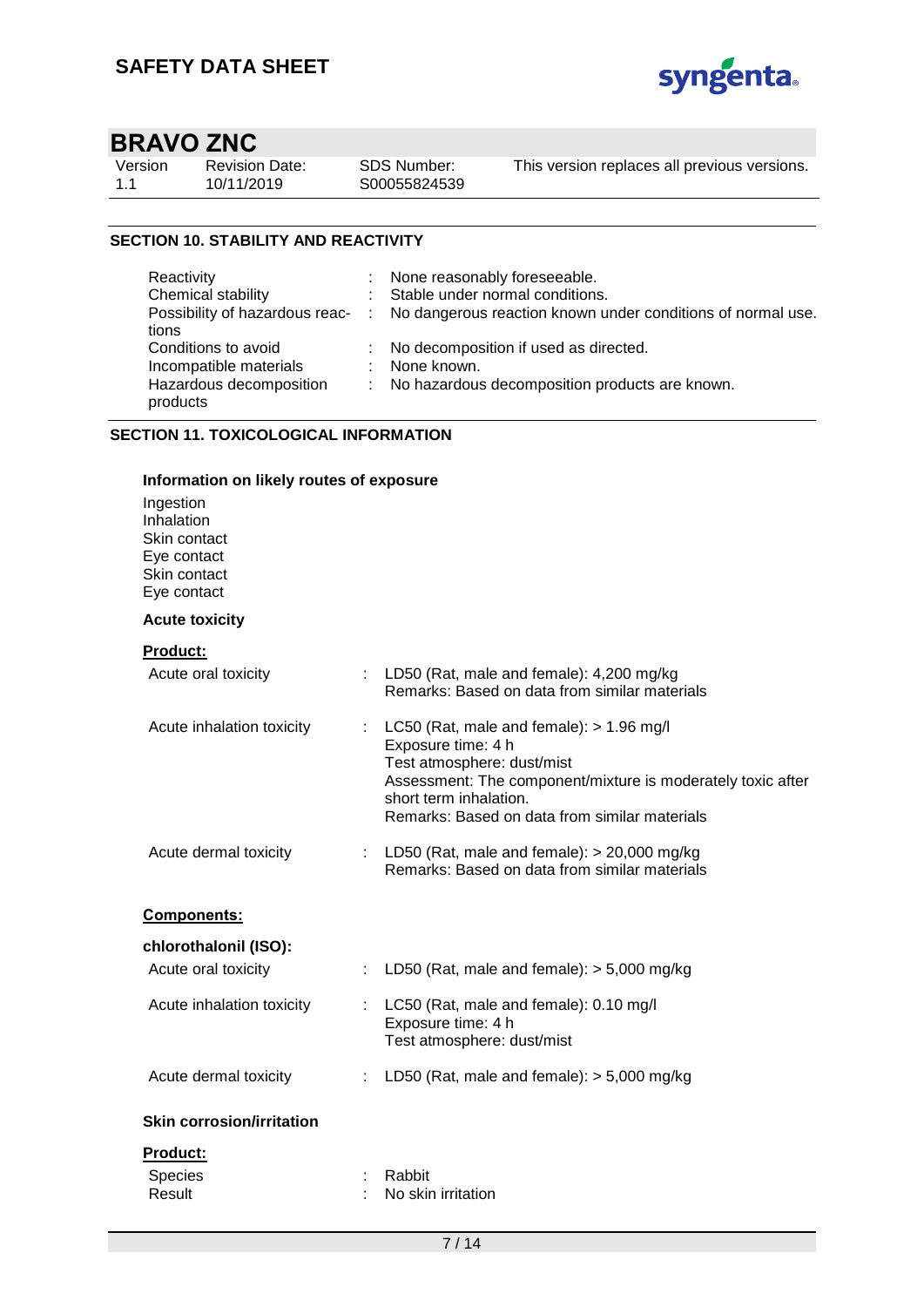

| <b>BRAVO ZNC</b>             |                                                    |   |                                      |                                                                                                                           |
|------------------------------|----------------------------------------------------|---|--------------------------------------|---------------------------------------------------------------------------------------------------------------------------|
| Version<br>1.1               | <b>Revision Date:</b><br>10/11/2019                |   | <b>SDS Number:</b><br>S00055824539   | This version replaces all previous versions.                                                                              |
| Remarks                      |                                                    |   | Based on data from similar materials |                                                                                                                           |
|                              | Components:                                        |   |                                      |                                                                                                                           |
|                              | chlorothalonil (ISO):                              |   |                                      |                                                                                                                           |
| Species<br>Result            |                                                    |   | Rabbit<br>No skin irritation         |                                                                                                                           |
|                              | Serious eye damage/eye irritation                  |   |                                      |                                                                                                                           |
| Product:                     |                                                    |   |                                      |                                                                                                                           |
| Species                      |                                                    |   | Rabbit                               |                                                                                                                           |
| Result<br>Remarks            |                                                    |   |                                      | Irritation to eyes, reversing within 21 days<br>Based on data from similar materials                                      |
|                              | Components:                                        |   |                                      |                                                                                                                           |
|                              | chlorothalonil (ISO):                              |   |                                      |                                                                                                                           |
| Species                      |                                                    |   | Rabbit                               |                                                                                                                           |
| Result                       |                                                    |   |                                      | Risk of serious damage to eyes.                                                                                           |
| Product:<br><b>Test Type</b> | Respiratory or skin sensitisation                  |   | <b>Buehler Test</b>                  |                                                                                                                           |
| Species                      |                                                    |   | Guinea pig                           |                                                                                                                           |
| Result                       |                                                    |   |                                      | May cause sensitisation by skin contact.                                                                                  |
| Remarks                      |                                                    |   |                                      | Based on data from similar materials                                                                                      |
|                              | <b>Components:</b>                                 |   |                                      |                                                                                                                           |
|                              | chlorothalonil (ISO):                              |   |                                      |                                                                                                                           |
| <b>Species</b>               |                                                    |   | Guinea pig                           |                                                                                                                           |
| Result<br><b>Remarks</b>     |                                                    |   | piratory system.                     | May cause sensitisation by skin contact.<br>In very rare cases may cause an allergic response of the res-                 |
|                              | <b>Germ cell mutagenicity</b>                      |   |                                      |                                                                                                                           |
|                              | Components:                                        |   |                                      |                                                                                                                           |
|                              | chlorothalonil (ISO):                              |   |                                      |                                                                                                                           |
| sessment                     |                                                    |   |                                      | Germ cell mutagenicity - As- : Animal testing did not show any mutagenic effects.                                         |
|                              | Carcinogenicity                                    |   |                                      |                                                                                                                           |
|                              | Components:                                        |   |                                      |                                                                                                                           |
| ment                         | chlorothalonil (ISO):<br>Carcinogenicity - Assess- | ÷ | icity.                               | Chlorothalonil causes kidney tumours in rats and mice via a<br>non-gentoxic mode of action secondary to target organ tox- |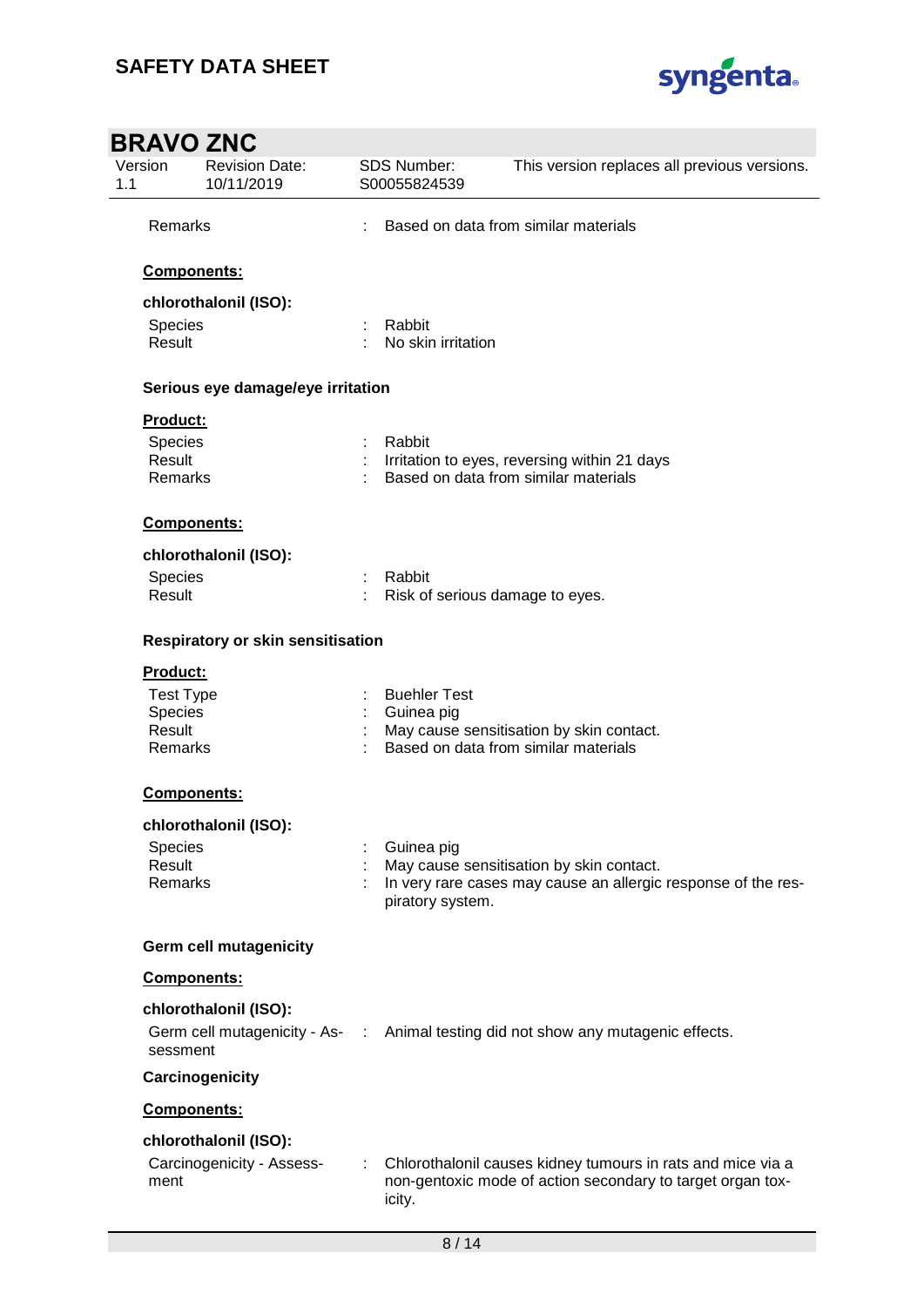

| <b>BRAVO ZNC</b> |                                                      |    |                                    |                                                                                                                                       |
|------------------|------------------------------------------------------|----|------------------------------------|---------------------------------------------------------------------------------------------------------------------------------------|
| Version<br>1.1   | <b>Revision Date:</b><br>10/11/2019                  |    | <b>SDS Number:</b><br>S00055824539 | This version replaces all previous versions.                                                                                          |
|                  |                                                      |    |                                    | Limited evidence of carcinogenicity in animal studies                                                                                 |
|                  | <b>Reproductive toxicity</b>                         |    |                                    |                                                                                                                                       |
| Components:      |                                                      |    |                                    |                                                                                                                                       |
| sessment         | chlorothalonil (ISO):<br>Reproductive toxicity - As- | ÷. | No toxicity to reproduction        |                                                                                                                                       |
|                  | <b>STOT - single exposure</b>                        |    |                                    |                                                                                                                                       |
| Components:      |                                                      |    |                                    |                                                                                                                                       |
| Assessment       | chlorothalonil (ISO):                                |    | tation.                            | The substance or mixture is classified as specific target organ<br>toxicant, single exposure, category 3 with respiratory tract irri- |
|                  | <b>Repeated dose toxicity</b>                        |    |                                    |                                                                                                                                       |
| Components:      |                                                      |    |                                    |                                                                                                                                       |
|                  | chlorothalonil (ISO):                                |    |                                    |                                                                                                                                       |
| Remarks          |                                                      |    | gan toxicant, repeated exposure.   | The substance or mixture is not classified as specific target or-                                                                     |

### **SECTION 12. ECOLOGICAL INFORMATION**

### **Ecotoxicity**

|                                 | LC50 (Oncorhynchus mykiss (rainbow trout)): 0.195 mg/l<br>Exposure time: 96 h<br>Remarks: Based on data from similar materials     |
|---------------------------------|------------------------------------------------------------------------------------------------------------------------------------|
| Toxicity to daphnia and other : | EC50 (Daphnia magna (Water flea)): 0.18 mg/l<br>Exposure time: 48 h<br>Remarks: Based on data from similar materials               |
|                                 | : ErC50 (Desmodesmus subspicatus (green algae)): 0.52 mg/l<br>Exposure time: 72 h<br>Remarks: Based on data from similar materials |
|                                 |                                                                                                                                    |
|                                 |                                                                                                                                    |
|                                 | LC50 (Oncorhynchus mykiss (rainbow trout)): 0.039 mg/l<br>Exposure time: 96 h                                                      |
| Toxicity to daphnia and other : | EC50 (Daphnia magna (Water flea)): 0.07 mg/l<br>Exposure time: 48 h                                                                |
|                                 |                                                                                                                                    |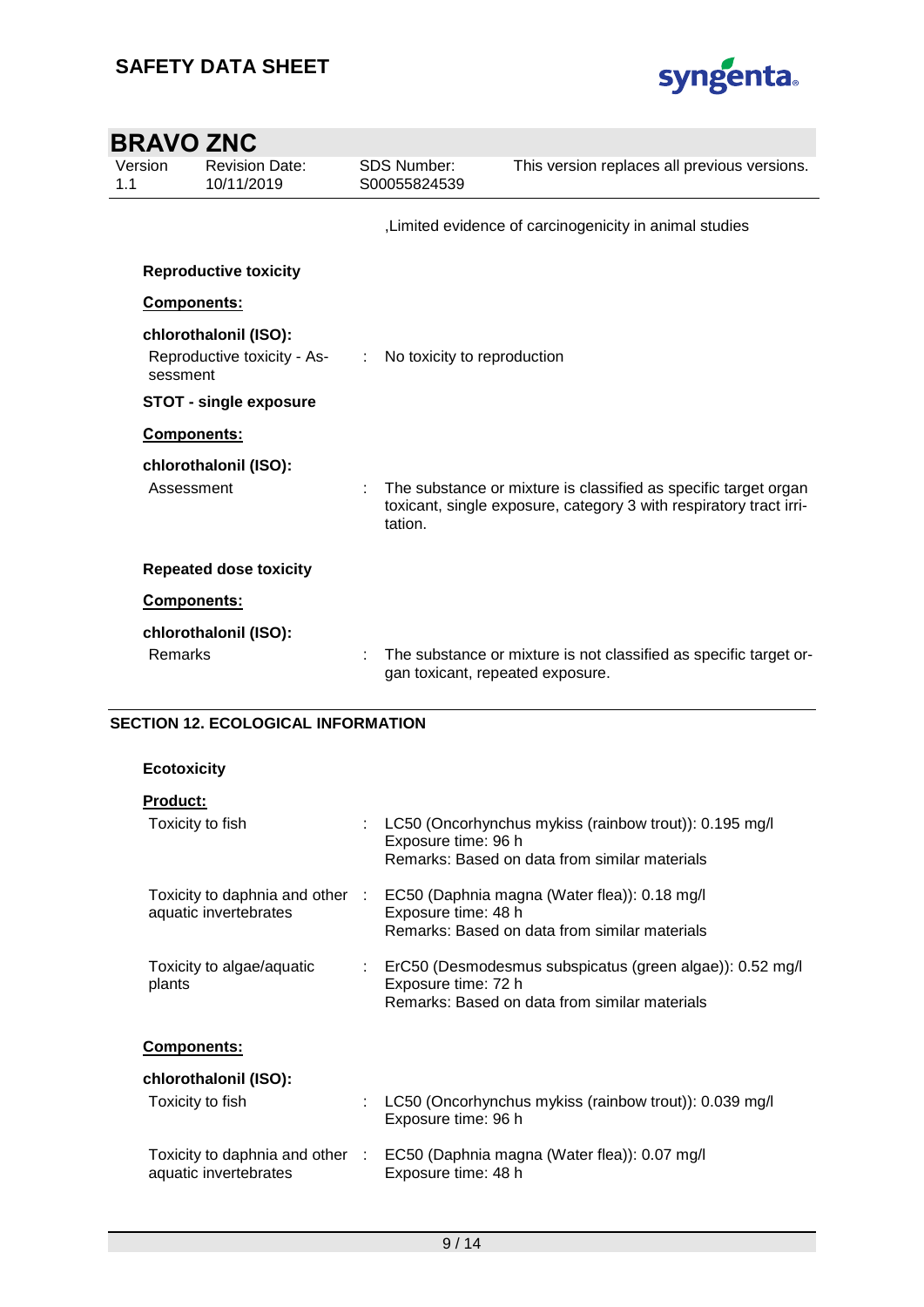

|                                                                              | BRAVU ZNU                                       |                     |                                                                               |                                                              |
|------------------------------------------------------------------------------|-------------------------------------------------|---------------------|-------------------------------------------------------------------------------|--------------------------------------------------------------|
| Version<br>1.1                                                               | <b>Revision Date:</b><br>10/11/2019             |                     | SDS Number:<br>S00055824539                                                   | This version replaces all previous versions.                 |
| Toxicity to algae/aquatic<br>plants                                          |                                                 | ÷                   | Exposure time: 96 h                                                           | ErC50 (Navicula pelliculosa (Freshwater diatom)): 0.02 mg/l  |
|                                                                              |                                                 |                     | End point: Growth rate<br>Exposure time: 96 h                                 | NOEC (Navicula pelliculosa (Freshwater diatom)): 0.0035 mg/l |
|                                                                              |                                                 |                     | Exposure time: 96 h                                                           | ErC50 (Skeletonema costatum (marine diatom)): 0.017 mg/l     |
|                                                                              |                                                 |                     | End point: Growth rate<br>Exposure time: 96 h                                 | NOEC (Skeletonema costatum (marine diatom)): 0.012 mg/l      |
|                                                                              | M-Factor (Acute aquatic tox-                    | ÷                   | 10                                                                            |                                                              |
| icity)<br>icity)                                                             | Toxicity to fish (Chronic tox-                  |                     | Exposure time: 297 d                                                          | NOEC (Pimephales promelas (fathead minnow)): 0.003 mg/l      |
| Toxicity to daphnia and other<br>aquatic invertebrates<br>(Chronic toxicity) | $\cdot$ :                                       | Exposure time: 21 d | NOEC (Daphnia magna (Water flea)): 0.035 mg/l                                 |                                                              |
|                                                                              |                                                 |                     | Exposure time: 28 d                                                           | NOEC (Americamysis): 0.00083 mg/l                            |
| toxicity)                                                                    | M-Factor (Chronic aquatic                       |                     | 100                                                                           |                                                              |
| zinc oxide:                                                                  |                                                 |                     |                                                                               |                                                              |
|                                                                              | <b>Ecotoxicology Assessment</b>                 |                     |                                                                               |                                                              |
|                                                                              | Acute aquatic toxicity                          | ÷                   | Very toxic to aquatic life.                                                   |                                                              |
|                                                                              | Chronic aquatic toxicity                        |                     |                                                                               | Very toxic to aquatic life with long lasting effects.        |
|                                                                              | <b>Persistence and degradability</b>            |                     |                                                                               |                                                              |
| Components:                                                                  |                                                 |                     |                                                                               |                                                              |
|                                                                              | chlorothalonil (ISO):                           |                     |                                                                               |                                                              |
|                                                                              | Stability in water                              |                     | Degradation half life: $<$ 5 d (20 °C)<br>Remarks: Product is not persistent. |                                                              |
|                                                                              | <b>Bioaccumulative potential</b>                |                     |                                                                               |                                                              |
| Components:                                                                  |                                                 |                     |                                                                               |                                                              |
|                                                                              | chlorothalonil (ISO):<br><b>Bioaccumulation</b> |                     |                                                                               | Remarks: Low bioaccumulation potential.                      |
| tanol/water                                                                  | Partition coefficient: n-oc-                    |                     | log Pow: 2.94 (25 °C)                                                         |                                                              |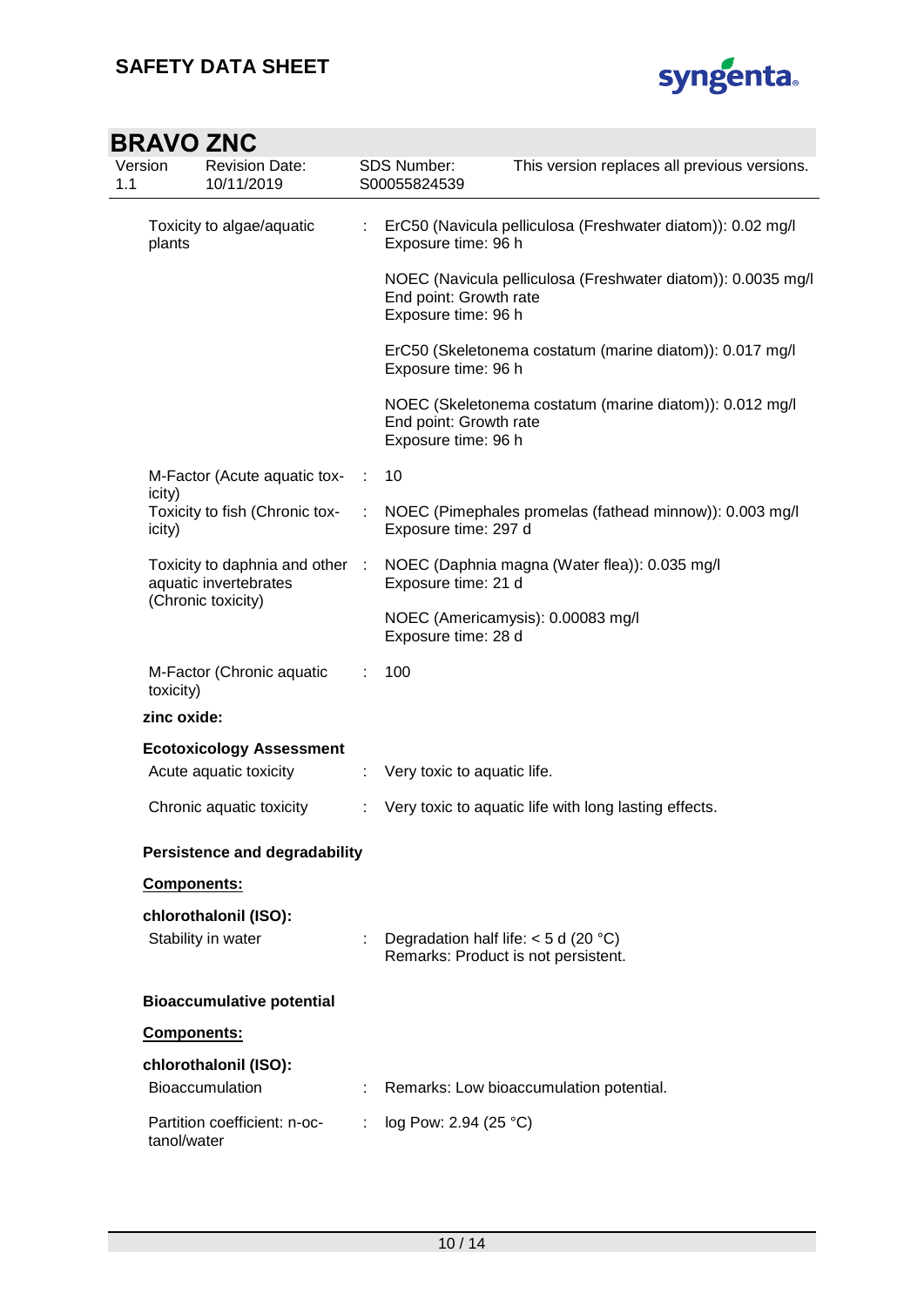

| <b>BRAVO ZNC</b>          |                                                    |   |                                                              |                                                                                                                                                                                     |
|---------------------------|----------------------------------------------------|---|--------------------------------------------------------------|-------------------------------------------------------------------------------------------------------------------------------------------------------------------------------------|
| Version<br>1.1            | <b>Revision Date:</b><br>10/11/2019                |   | <b>SDS Number:</b><br>S00055824539                           | This version replaces all previous versions.                                                                                                                                        |
|                           | <b>Mobility in soil</b>                            |   |                                                              |                                                                                                                                                                                     |
| Components:               |                                                    |   |                                                              |                                                                                                                                                                                     |
|                           | chlorothalonil (ISO):                              |   |                                                              |                                                                                                                                                                                     |
|                           | Distribution among environ-<br>mental compartments | ÷ |                                                              | Remarks: Chlorothalonil has low to slight mobility in soil.                                                                                                                         |
|                           | Stability in soil                                  |   | Dissipation time: 7 d<br>Remarks: Product is not persistent. | Percentage dissipation: 50 % (DT50)                                                                                                                                                 |
|                           | Other adverse effects                              |   |                                                              |                                                                                                                                                                                     |
| <b>Product:</b><br>mation | Additional ecological infor-                       |   |                                                              | Classification of the product is based on the summation of the<br>concentrations of classified components.                                                                          |
| Components:               |                                                    |   |                                                              |                                                                                                                                                                                     |
|                           | chlorothalonil (ISO):                              |   |                                                              |                                                                                                                                                                                     |
| sessment                  | Results of PBT and vPvB as-:                       |   |                                                              | This substance is not considered to be very persistent and<br>very bioaccumulating (vPvB). This substance is not consid-<br>ered to be persistent, bioaccumulating and toxic (PBT). |

### **SECTION 13. DISPOSAL CONSIDERATIONS**

| Waste from residues    | Refer to the product label for specific disposal/recycling infor-<br>mation                         |
|------------------------|-----------------------------------------------------------------------------------------------------|
|                        | Do not contaminate ponds, waterways or ditches with chemi-<br>cal or used container.                |
|                        | Do not dispose of waste into sewer.                                                                 |
|                        | Where possible recycling is preferred to disposal or incinera-<br>tion.                             |
|                        | If recycling is not practicable, dispose of in compliance with lo-<br>cal regulations.              |
| Contaminated packaging | : Refer to the product label for specific disposal/recycling infor-<br>mation                       |
|                        | Empty remaining contents.                                                                           |
|                        | Triple rinse containers.                                                                            |
|                        | Empty containers should be taken to an approved waste han-<br>dling site for recycling or disposal. |
|                        | Do not re-use empty containers.                                                                     |

### **SECTION 14. TRANSPORT INFORMATION**

### **International Regulations**

| <b>UNRTDG</b><br>UN number<br>Proper shipping name | $\therefore$ UN 3082<br>: ENVIRONMENTALLY HAZARDOUS SUBSTANCE, LIQUID,<br>N.O.S.<br>(CHLOROTHALONIL) |
|----------------------------------------------------|------------------------------------------------------------------------------------------------------|
|                                                    |                                                                                                      |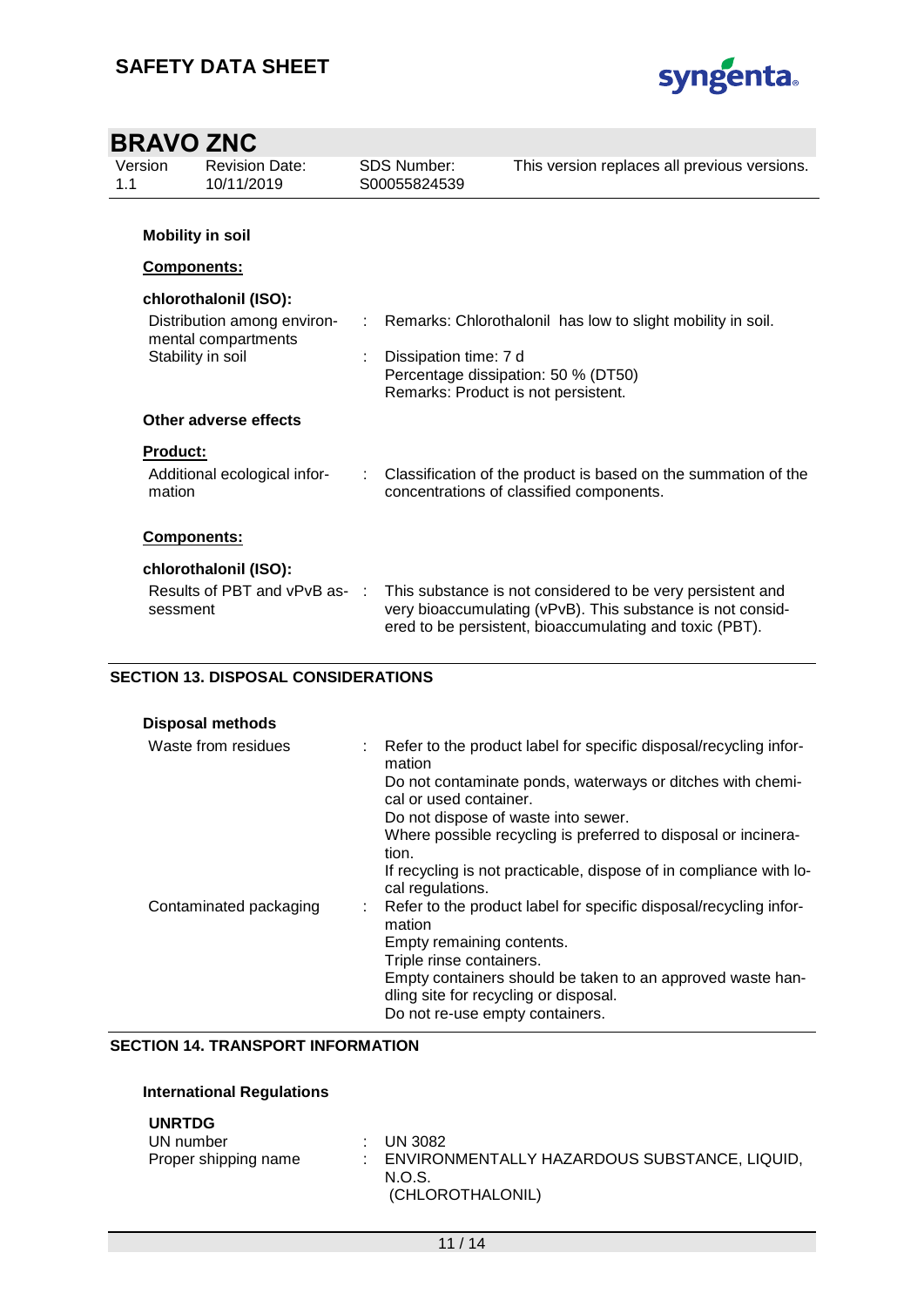

| Version<br>1.1 | <b>Revision Date:</b><br>10/11/2019           |    | <b>SDS Number:</b><br>S00055824539 | This version replaces all previous versions.              |
|----------------|-----------------------------------------------|----|------------------------------------|-----------------------------------------------------------|
| Class          | Packing group                                 |    | 9<br>$: \mathbb{H}$                |                                                           |
| Labels         |                                               |    | 9                                  |                                                           |
|                | <b>IATA-DGR</b>                               |    |                                    |                                                           |
|                | UN/ID No.                                     | t. | <b>UN 3082</b>                     |                                                           |
|                | Proper shipping name                          |    | (CHLOROTHALONIL)                   | Environmentally hazardous substance, liquid, n.o.s.       |
| Class          |                                               |    | 9                                  |                                                           |
|                | Packing group                                 |    | Ш                                  |                                                           |
| Labels         |                                               |    |                                    | Class 9 - Miscellaneous dangerous substances and articles |
| aircraft)      | Packing instruction (cargo                    |    | 964                                |                                                           |
|                | Packing instruction (passen-<br>ger aircraft) |    | 964                                |                                                           |
|                | Environmentally hazardous                     |    | yes                                |                                                           |
|                | <b>IMDG-Code</b>                              |    |                                    |                                                           |
|                | UN number                                     |    | $:$ UN 3082                        |                                                           |
|                | Proper shipping name                          |    | N.O.S.<br>(CHLOROTHALONIL)         | ENVIRONMENTALLY HAZARDOUS SUBSTANCE, LIQUID,              |
| Class          |                                               |    | 9                                  |                                                           |
|                | Packing group                                 |    | $\mathbf{III}$                     |                                                           |
| Labels         |                                               |    | 9                                  |                                                           |
|                | EmS Code                                      |    | $F-A, S-F$                         |                                                           |
|                | Marine pollutant                              |    | yes                                |                                                           |

### **Transport in bulk according to Annex II of MARPOL 73/78 and the IBC Code**

Not applicable for product as supplied.

### **National Regulations**

| <b>TDG</b>           |    |                                                                            |
|----------------------|----|----------------------------------------------------------------------------|
| UN number            |    | <b>UN 3082</b>                                                             |
| Proper shipping name |    | ENVIRONMENTALLY HAZARDOUS SUBSTANCE, LIQUID,<br>N.O.S.<br>(CHLOROTHALONIL) |
| Class                | ÷. | 9                                                                          |
| Packing group        |    | Ш                                                                          |
| Labels               |    | 9                                                                          |
| <b>ERG Code</b>      |    | 171                                                                        |
| Marine pollutant     |    | yes(CHLOROTHALONIL)                                                        |

### **Special precautions for user**

The transport classification(s) provided herein are for informational purposes only, and solely based upon the properties of the unpackaged material as it is described within this Safety Data Sheet. Transportation classifications may vary by mode of transportation, package sizes, and variations in regional or country regulations.

Class 9 Exemption from Part 3, Documentation, and Part 4, Dangerous Goods Safety Marks, if transported solely on land by road vehicle or railway vehicle. *1.45.1. SOR/2008-34*

### **SECTION 15. REGULATORY INFORMATION**

Warning, contains the allergen 1,2-benzisothiazolin-3-one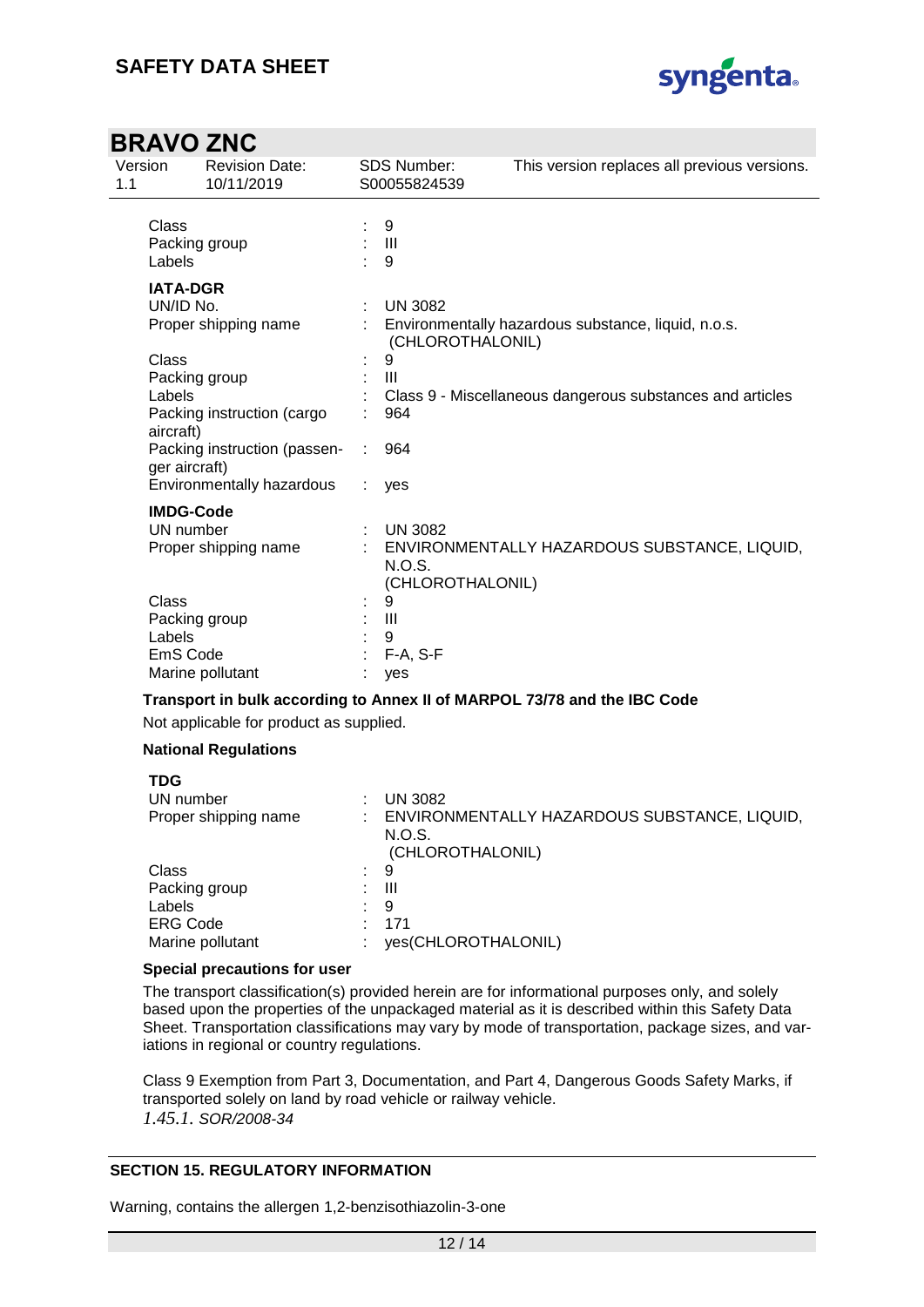

| Version | <b>Revision Date:</b> |
|---------|-----------------------|
| 1.1     | 10/11/2019            |

SDS Number: S00055824539 This version replaces all previous versions.

This chemical is a pest control product registered by Health Canada Pest Management Regulatory Agency and is subject to certain labelling requirements under the Pest Control Products Act. These requirements differ from the classification criteria and hazard information required for GHS-consistent safety data sheets. The following is the hazard information required on the pest control product label: Read the label, authorised under the Pest Control Products Act, prior to using or handling the pest control product

There are Canada-specific environmental requirements for handling, use, and disposal of this pest control product that are indicated on the label.

| Warning                       |                                                                                                                                                                                         |
|-------------------------------|-----------------------------------------------------------------------------------------------------------------------------------------------------------------------------------------|
| Skull and crossbones          |                                                                                                                                                                                         |
| poison                        |                                                                                                                                                                                         |
| Eye irritant                  |                                                                                                                                                                                         |
| Potential skin sensitiser     |                                                                                                                                                                                         |
| <b>Canadian PBT Chemicals</b> | This product contains the following components on the DSL<br>÷.<br>that are classified as Persistent, Bioaccumulative and/or Toxic<br>(PBT) under CEPA:<br>octamethylcyclotetrasiloxane |
| <b>NPRI Components</b>        | $:$ zinc oxide<br>trisodium nitrilotriacetate                                                                                                                                           |
|                               | The components of this product are reported in the following inventories:                                                                                                               |
| <b>DSL</b>                    | This product contains the following components that are not<br>on the Canadian DSL nor NDSL.<br>Oxirane, 2-methyl-, polymer with oxirane                                                |
|                               |                                                                                                                                                                                         |

### **Canadian lists**

The following substance(s) is/are subject to a Significant New Activity Notification: chlorothalonil (ISO) 1897-45-6

### **SECTION 16. OTHER INFORMATION**

| <b>Full text of other abbreviations</b> |                                                                                                                                                 |
|-----------------------------------------|-------------------------------------------------------------------------------------------------------------------------------------------------|
| <b>ACGIH</b>                            | : USA. ACGIH Threshold Limit Values (TLV)                                                                                                       |
| CA AB OEL                               | Canada. Alberta, Occupational Health and Safety Code (table<br>$2:$ OEL)                                                                        |
| CA BC OEL                               | : Canada. British Columbia OEL                                                                                                                  |
| CA ON OEL                               | Ontario Table of Occupational Exposure Limits made under<br>the Occupational Health and Safety Act.                                             |
| CA QC OEL                               | : Québec. Regulation respecting occupational health and<br>safety, Schedule 1, Part 1: Permissible exposure values for<br>airborne contaminants |
| ACGIH / TWA                             | 8-hour, time-weighted average                                                                                                                   |
| <b>ACGIH / STEL</b>                     | Short-term exposure limit                                                                                                                       |
| CA AB OEL / TWA                         | 8-hour Occupational exposure limit                                                                                                              |
| CA AB OEL / STEL                        | 15-minute occupational exposure limit                                                                                                           |
| CA BC OEL / TWA                         | 8-hour time weighted average                                                                                                                    |
| CA BC OEL / STEL                        | short-term exposure limit                                                                                                                       |
| CA ON OEL / TWA                         | : Time-Weighted Average Limit (TWA)                                                                                                             |
| CA QC OEL / TWAEV                       | : Time-weighted average exposure value                                                                                                          |
| CA QC OEL / STEV                        | Short-term exposure value                                                                                                                       |